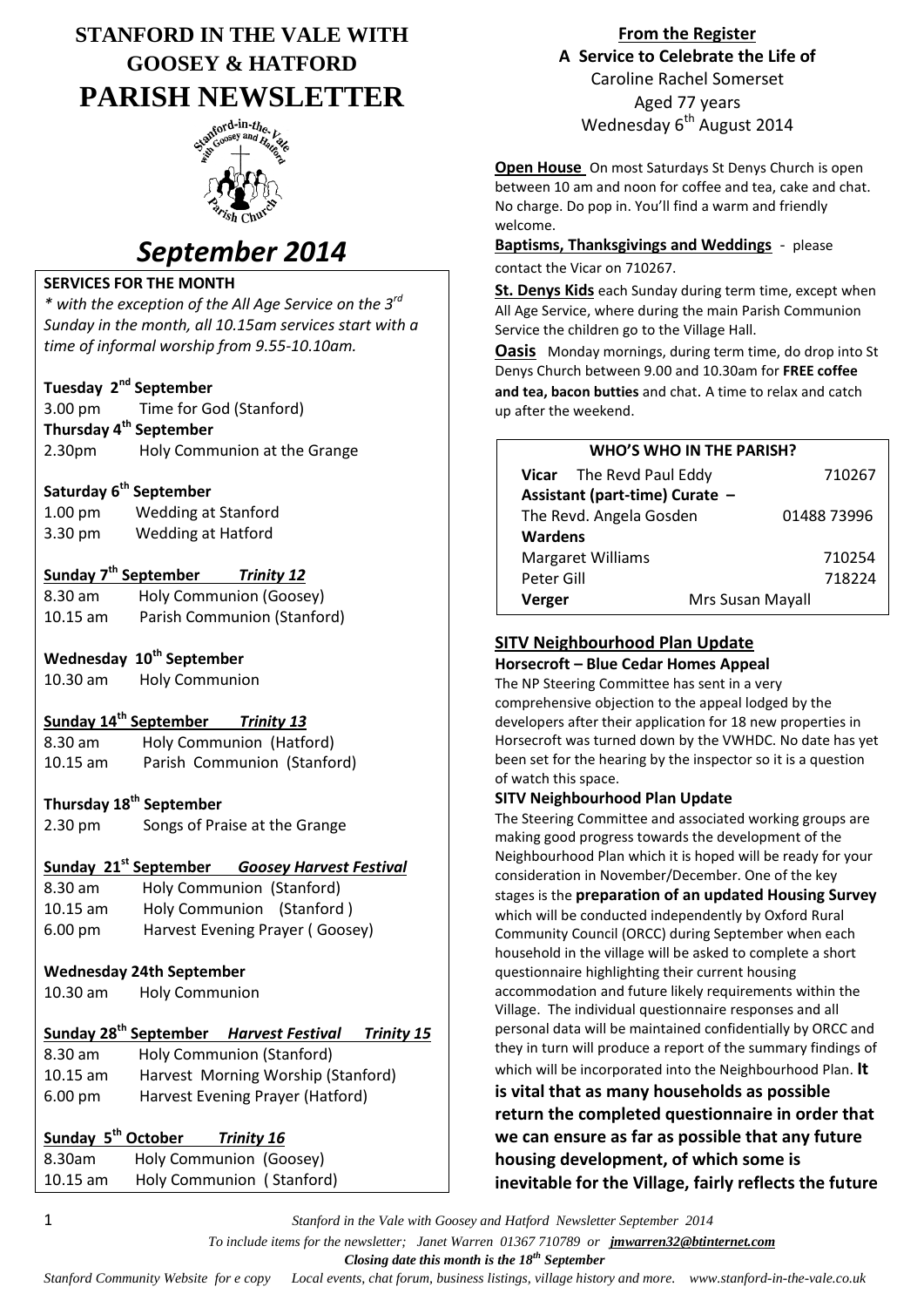**needs for all our citizens whether it is young people wanting to remain within the village or older villagers who perhaps wish to downsize to** 

**smaller properties during the next 5-10 years.** The questionnaires will be delivered to each house by hand and collected and the more completed ones ORCC receives the more reliable the data will be in assessing future housing needs for Stanford in the Vale.

It is planned to hold a further **drop-in event which will be located in the Village Hall on Friday 26th September between 2 and 8 p.m. and Saturday 27th September between 10 a.m. and 3 p.m.** This will provide all of you with an opportunity to assess the progress the team is making on what is your Neighbourhood Plan and to provide feedback to you and a progress update on issues and preferences raised by you when you completed the Survey back in April. On behalf of your Steering Committee we hope you can join us by attending. See you there.

Please check the NP web-site**, [www.sitvnp.com](http://www.sitvnp.com/)** regularly to find more information, survey results, details of future public consultation events, photographs, agendas and minutes of meetings held. The site is regularly updated as new information is added.

## **R.N.L.I. House – to – House Collection**

A very big thank you to all who so generously gave towards the Lifeboats in July and to all the collectors. You raised a splendid **£830.77**.Would any kind person be willing to take on organising this collection next year for the R.N.L.I.? Thank you Sue Tobin

For 38 years Mrs Sue Tobin has organised the annual RNLI collection in Stanford - a remarkable achievement, which was recognised at her retirement presentation last year. During this time many thousands of pounds were raised in support of lifeboats. Without a new organiser this source of income will be lost. If you feel that you could take this on, further information is available from the Faringdon RNLI Branch Secretary, Mr. Denis Pope on 24194.

#### **The next Parish Council Meeting Is on Wednesday 3rd September 2014 7.30pm in the Small Village Hall** All Villagers welcome

#### **Village Voices**

'Village Voices' will meet again on **Thursday, 4th September, at 7pm in the church**. If you missed out on singing at the Summer Festival come and join us! No experience or expertise is necessary. Everyone, whatever age, is welcome.............especially men! Any questions - contact Margaret Williams. 710254

### **Horticultural Show**

#### **The show will take place in the Village Hall on Sunday, September 7th**

CLASSES FOR FLORAL ART, FLOWERS, FRUIT, VEGETABLES, DOMESTIC AND HANDICRAFT - PLUS CHILDREN'S CLASSES **OPEN TO THE PUBLIC 2.15pm** RAFFLE, TOMBOLA, REFRESHMENTS PRODUCE AUCTION

SCHEDULES AND ENTRY FORMS AVAILABLE FROM: JOHN SMITH, 5 NEVILLE WAY, STANFORD IN THE VALE (TEL.: 710494)

The Handicraft Section includes an item for donation to charity. A baby's matinée jacket or cardigan. This can be knitted to your own pattern and will then be judged on the quality of the craftsmanship. All entries in this class, plus any additional donated items, will be given to Helen and Douglas House for sale in their charity shop.

#### **Stanford Art Group Meeting Monday 8th September 2014 in Stanford Village Hall at 7.15pm**

Workshop in Watercolour led by Seija Wentworth. Come and enjoy an informative evening, refreshments provided. All welcome, visitors £4. For more info 01367 710754

#### **PANTO SEASON**

Stanford Drama Group start back, after their summer break, on **Tuesday 9th September**. We meet at the **Village Hall at 8.00pm** and will be starting to plan for our next Panto.

It's always fun so why not come and join us, or just come to check us out, - everyone over 12yrs old is welcome.

**If you want to know more phone 01367 710400** 

## **STANFORD IN THE VALE AND DISTRICT LOCAL HISTORY SOCIETY**

Tuesday, **9 th September,** at Stanford Village Hall, Small Hall Start time **7:45 p.m.**

Title: **Progress On The Stanford Archaeology Projec**t Speaker: **David Ashby**

During the last year David's project has explored a number of further sites around the village. Hear how this has expanded and consolidated our view of its history.

Further information: Contact Phil Morris, 01367 710285.Visitors welcome (£2 entrance) Refreshments and raffle

2 *Stanford in the Vale with Goosey and Hatford Newsletter September 2014*

 *To include items for the newsletter; Janet Warren 01367 710789 or jmwarren32@btinternet.com*

 *Closing date this month is the 18th September*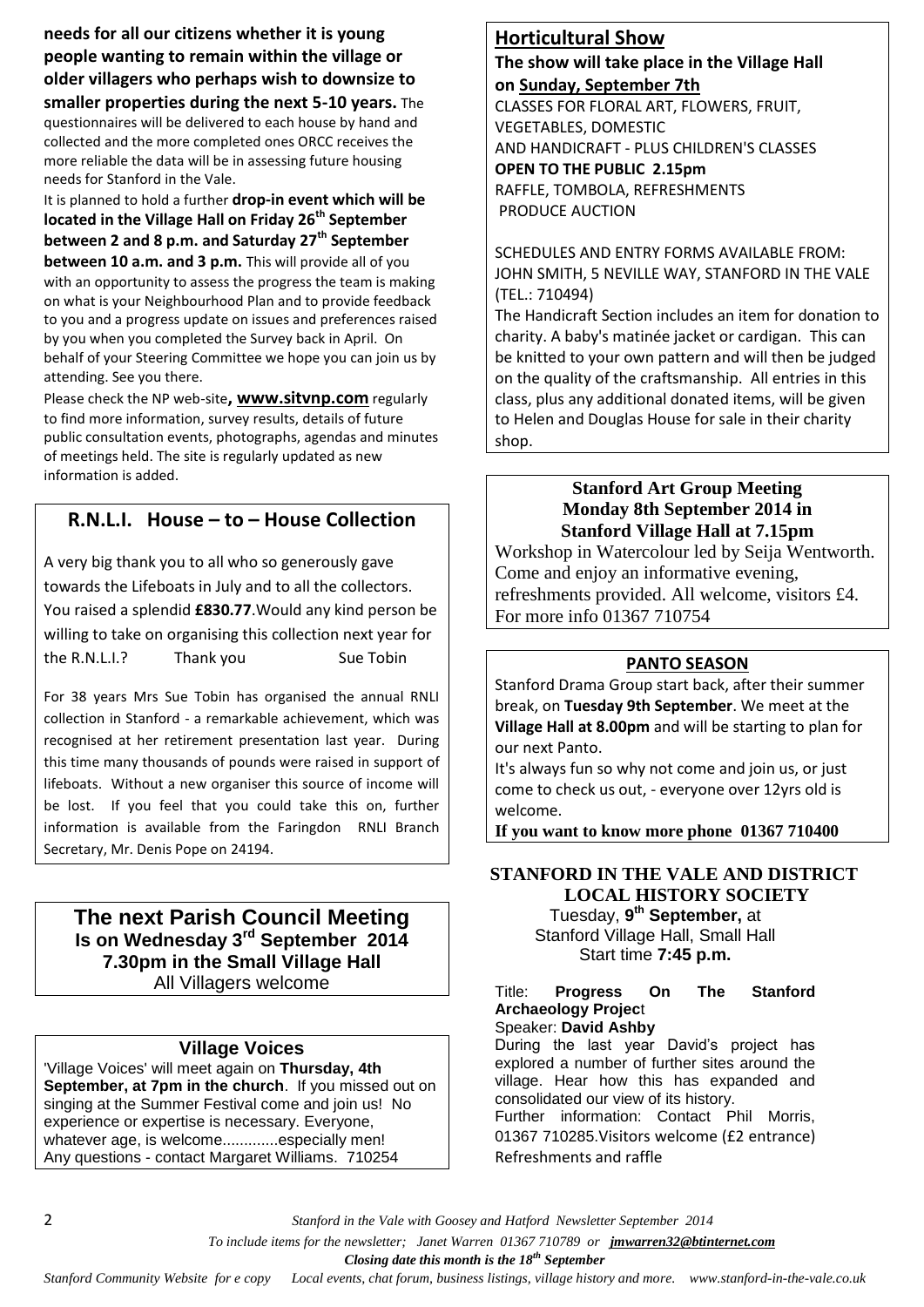

**www.thefillingstation.org.uk or Chris Weatherall on 07775 564131 or 01367 710208** 

#### **THE UNIVERSITY OF THE THIRD AGE Faringdon & District U3A Thursday 11th September 2014 2.30pm CORN EXCHANGE, FARINGDON**

"The Music of Bach and Sons." Dr John Winter will talk about the lives and music of this gifted but often controversial family

Further information from Sylvia Bowley (Chairman) 01367 241296. faringdondistrictu3a.wordpress.com

## **Green Open Home**

## Friday 12th September 10am-2pm

See inside an eco home, find out how to make your home more energy efficient, talk to people about the pros and cons of living with green technologies. This home includes a wood pellet boiler, solar panels for making electricity and heating water, a plug-in electric car, LED and solar lighting, as well as other low-cost measures, which combine to produce a 93% reduction in carbon emissions.

4 St Denys Close

visit [greenopenhomes.net](wlmailhtml:%7b4E8B8696-DB3C-4A9C-A2B4-0CC5B75E89C6%7dmid:/00000039/greenopenhomes.net/) to find out more, or call Pat or Zoë on 710705

## *Ride and Stride* **Saturday 13th September**

Are you feeling in need of some exercise? Do you enjoy a bike ride? Join the many throughout the County who cycle, horse ride or walk from church to church and raise sponsorship for our historic churches, including our own St Denys in Stanford, St Georges Hatford and All Saints Goosey . **This year Colin,Bishop of Dorchester** is getting on his bike and cycling round some of the Vale churches, so come and join the fun. Further information and sponsor forms can be obtained from Jeanette Gill, 5 Chapel Road, Tel:718224

**Stanford in the Vale Twinning Association**

# **Summer Barbecue Sunday 14th September**

**Venue:** The Courthill Centre, Courthill, Wantage OX12 9NE

**From 5.00pm onwards**

Adults: £6.00 Children: £3.00 (Glass or wine included) **Tickets can be obtained from:** John Cave 01367 718052 or Wendy Butler 01367 718514

### **Fairtrade Stall**

**Saturday 20th September 10 am - noon** There's a new range of Fairtrade cleaning products, to add to the usual food, drink and gifts. Goods sold are from The Mustard Seed - Faringdon's Fairtrade shop

## **Learn to play the harp!**

The Harp Workshop on **Saturday 20 Sept, 10-3pm in St.Denys Church** is for absolute beginners. Numbers are limited so early registration is advisable. £40 fee includes instrument hire and tuition with expert teacher, Amanda Munday. *Contact Margaret Williams (710254) to book a place.*

#### **STANFORD IN THE VALE WOMEN'S INSTITUTE will meet in the Village Hall at 7.30p.m. on 17th September**

Subject: What Did You Do In The War, Granny? Speaker: Dan Allen Visitors very Welcome

**Stanford-in-the-Vale Gardening Club** The next meeting will be on **Wednesday 25th September 2014** in the large hall of the Village Hall at 7.30pm The talk will be 'Bees and how gardeners can help' The competition will be 'A favourite recipe using honey'.

Refreshments and a raffle Visitors are welcome for a small entry fee. Further information from Rosemary Packer tel. 01367 710445

3 *Stanford in the Vale with Goosey and Hatford Newsletter September 2014*

 *To include items for the newsletter; Janet Warren 01367 710789 or jmwarren32@btinternet.com*

 *Closing date this month is the 18th September*